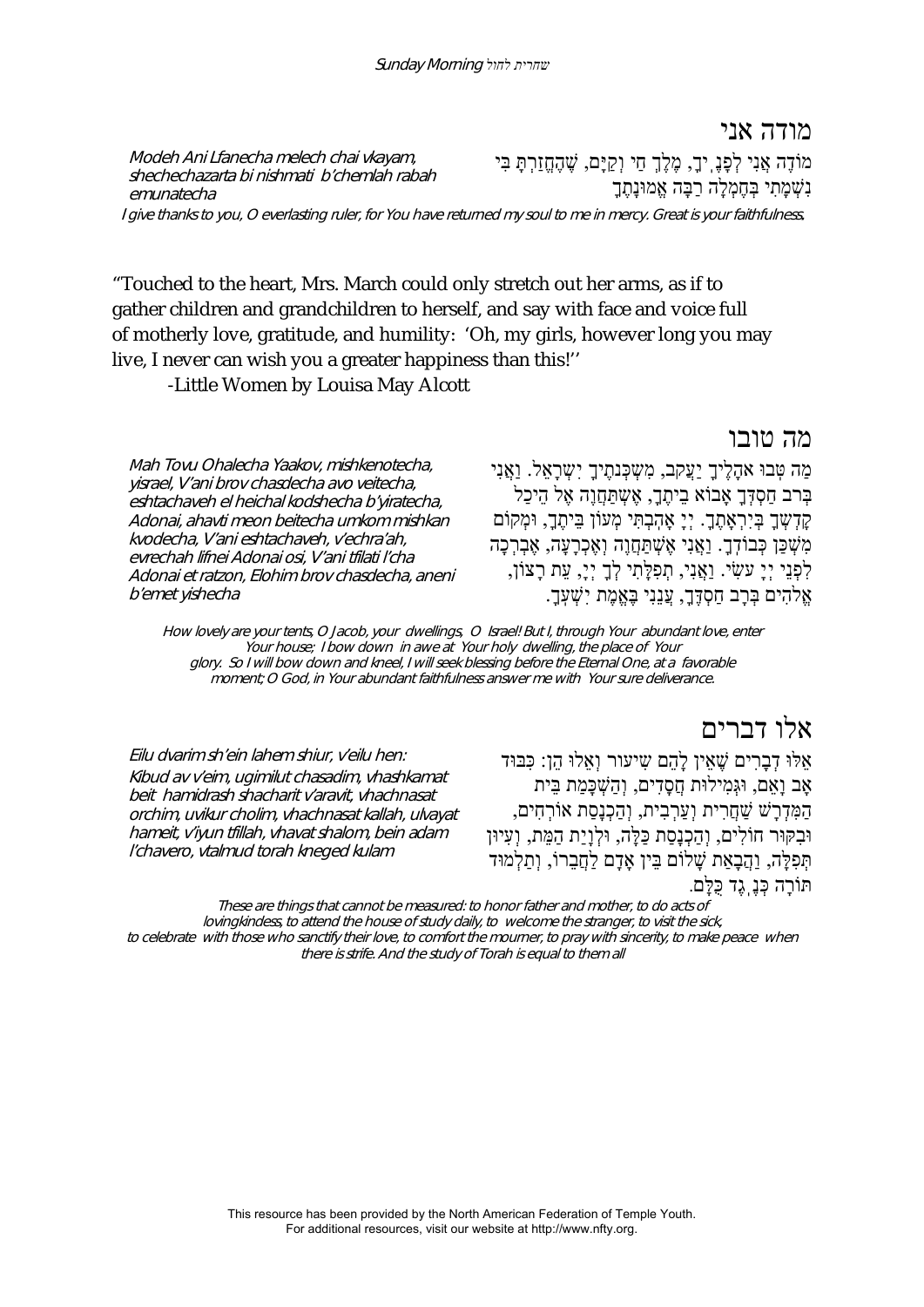חצי קדיש

Yitgadal v'yit'kadash sh'mei rabah. B'alma div'ra chirutei, v'yam'lich mal'chutei b'chayeichon uv'yomeichon uv'chayei d'chol beit yisrael, ba'agalah uviz'man kariv, v'im'ru: Amen.

Y'hei sh'mei rabah m'vorach l'alam u'lal'mei al'maya. Yitbarach v'yishtabach v'yitpa'ar <sup>v</sup>'yitromam v'yitnasei v'yithadar v'yitaleh <sup>v</sup>'yithalal sh'mei d'kudsha, b'rich hu, L'eila min kol bir'chata v'shirata Tush'b'chata v'nechemata da'amiran b'alma v'imru: Amen

יִתְגַּדַּל וְיִתְקַדַּשׁ שְׁ מֵהּ רַבָּא. בְּעָלְמָא דִּי בְרָא כִרְעוּתֵהּ, וְיַמְלִיךְ מַלְכוּתֵהּ בְּחַיֵּיכוֹן וּבְיוֹמֵיכוֹן וּבְחַיּי דָכָל בִּית יִשְׂרָאל. בַּעֲגָלָא וּבזָמַן קַרִיב וְאִמְרוּ **אָמֵן**:

**יְהֵא שְׁ מֵהּ רַבָּא מְבָרַךְ לְעָלַם וּלְעָלְמֵי עָלְמַיָּא:** יִתְבַּרַךְ וְיִשְׁתַּבָּח, וְיִתְפָּאַר וְיִתְרוֹמַם וְיִתְנַשֵּׂא וְיִתְהַדָּר וְיִתְעַלֶּה וְיִתְהַלָּל שְׁ מֵהּ דְּקֻדְשָׁ א **בְּרִיךְ הוּא** לְעֵֽלָּא מִן כָּל בִּרְכָתָא וְשִׁ ירָתָא, תֻּשְׁ בְּחָתָא וְנֶחֱמָתָא, דַּאֲמִירָן בְּעָלְמָא, וְאִמְרוּ **אָמֵן:**

Let the glory of God be extolled, and God's great name be hallowed in the world whose creation God willed. May God rule in our own day in our own lives and in the life of all Israel and let us say:Amen.

Let God's great name be praised for ever and ever.

Beyond all praises, songs, and adorations that we can utter is the Holy One, the Blessed One , whom yet we glorify, honor and exalt. And let us say: Amen

Please Rise

# **בָּרְכוּ אֶת יְיָ הַמְברָך:ְ בָּרוּךְ יְיָ הַמְּברָךְ לְעוֹלָם וָעֶ :ד**

"Touched to the heart, Mrs. March could only stretch out her arms, as if to gather children and grandchildren to herself, and say with face and voice full of motherly love, gratitude, and humility: 'Oh, my girls, however long you may live, I never can wish you a greater happiness than this!''

-Little Women by Louisa May Alcott

# יוצר

Baruch Atah Adonai eloheinu melech haolam yotzer or uvoreh choshech oseh shalom uvoreh et hakol, hameir l'aretz vladarim aleiha brachamim uvtuvo mchadesh bchol yom tamid ma'aseh bereishit, mah rabu, masecha Adonai, kulam, bchochmah asita malaah haaretz kinyanechah, titbarach Adonai eloheinu al shevach ma'aseh yadechah, v'al m'oreh or sh'asita yfaruchah selah! Baruch Atah Adonai, yotzeir hamorot

בָּרוּךְ אַתָּה יְי,ָ אֱלהֵינוּ מֶלֶךְ הָעוֹלָם, יוֹצֵר אוֹר, וּבוֹרֵא חשֵׁך, עשֵׂה שָׁלוֹם וּבוֹרֵא אֶת הַכּל: הַמֵּאִיר לָאָֽרֶץ וְלַדָּרִים עָלֶיהָ בְּרַחֲמִים, וּבְטוּבוֹ מְחִדִּשׁ בְּכָל יוֹם תַּמִיד מַעֲשׂה בְרֹאשִׁית: מֵה רַבּוּ מַעֲשֵׂיךָ יְיָ, כָּלָּם בְּחָכְמָה עַשְׂיתָ, מָלְאָה הָאָרֵץ ַקְּנְיָנֶךָ: תִּתְבָּרַךְ יְיָ אֱלֹהֵינוּ עַל שְׁבַח מַעֲשֵׁה יָדִיךָ. וְעַל מְאָוֹרֵי אוֹר שֶׁעָשִׂיתָ יְפָאֲרְוּךָ סֶלָה. בָּרוּךְ אַתָּה יְיָ יוֹצֵר הַמְּאוֹרוֹת:

Blessed are you, Eternal God, Sovereign of the universe. Your mercy makes light to shine over the earth and all its inhabitants, and Your goodness renews day by day the work of creation. How manifold are your works, O God! In wisdom, You have made them all. The heavens declare Your glory. The earth reveals Your creative power. You form light and darkness, bring harmony into nature, and peace to the human heart. Blessed are you , O God, Creator of light.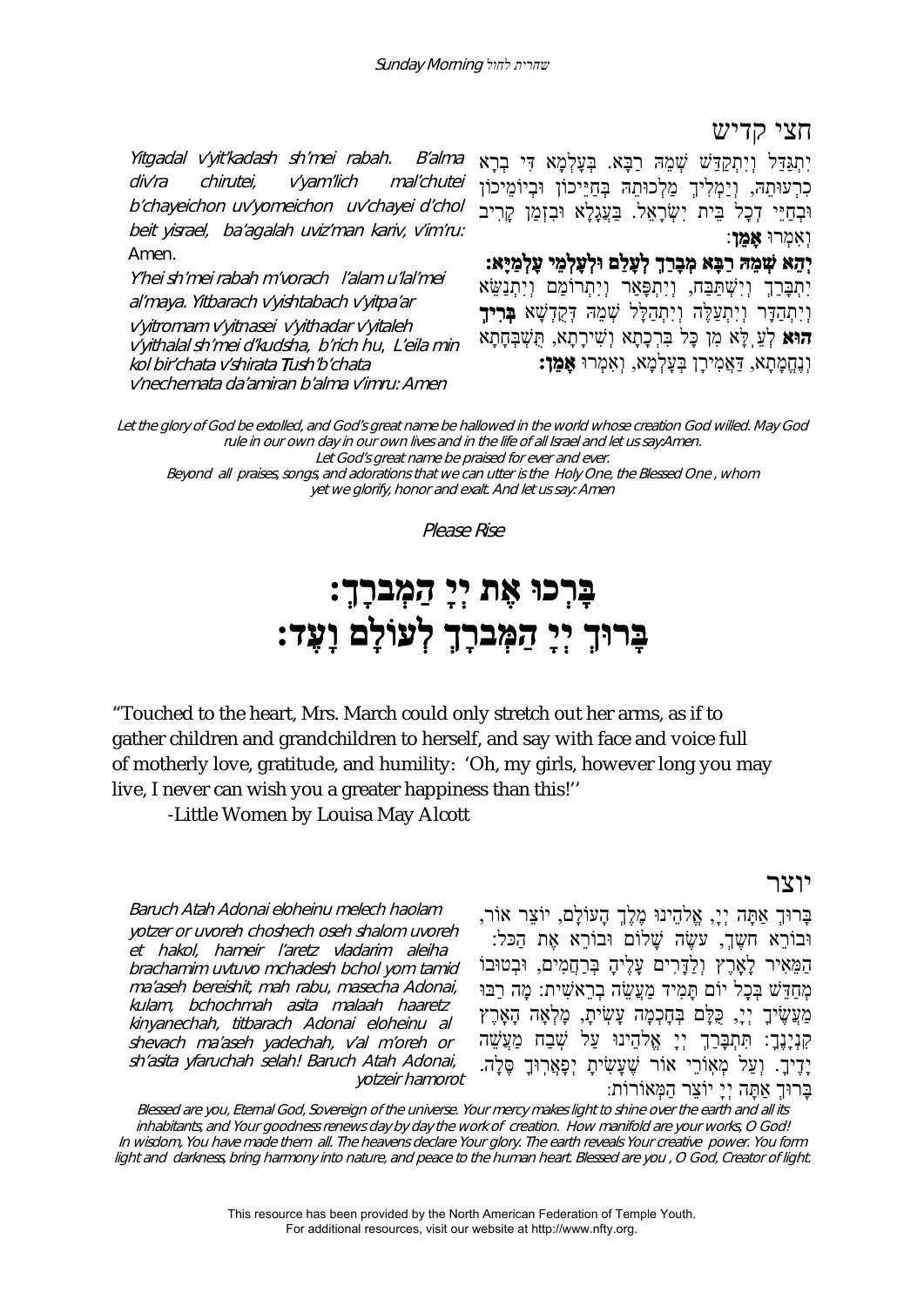# אהבה רבה

bach, v'talmadam, chukei chayim, ken tachneinu ulhashkil lishmoah lilmod ul'lamed lishmor vlaasot ulyerah, et shimechah. vlo nevosh, lolam vaed. ki atah Adonai habocheir b'amo yisrael b'ahavah. אַהֲבָה רַבָּה אֲהַבְתָּֽנוּ, יְיָ אֱלֹהֵֽינוּ, חֶמְלָה גְדוֹלָה וִיתֵרָה חָמַֽלְתָּ עָלֵֽינוּ. אָבִֽינוּ מַלְכֵּֽנוּ, בַּעֲבוּר אֲבוֹתֵ<sup>ְ</sup>ינוּ שֵׁבָּטָחוּ בְדָ, וַתְּלַמְּדֵם חֻקֵּי חַיִּים, כֵּן תְּחָנֵּֽנוּ וּתְלַמְּדֵֽנוּ. אָבִֽינוּ, הָאָב הָרַחֲמָן, הַמְרַחֵם, ּרַחֵם עַלֵּ ינוּ, וְתֵן בִּלְבֵּ נוּ לְהָבִין וּלְהַשְׂכִּיל, לְשָׁמ<sup>ְי</sup>עַ, לִלְמֹד וּלְלַמֵּד, לִשְׁ מֹר וְלַעֲשׂוֹת וּלְקַיֵּם אֶת כָּל דִּבְרֵי תַלְמוּד תּוֹרָתֶֽךָ בְּאַהֲבָה. **וְהָאֵר עֵינֵֽינוּ בְּתוֹרָתֶֽך,ָ וְדַבֵּק לִבֵּֽנוּ בְּמִצְוֹתֶֽיךָ ו,ְ יַחֵד לְבָבֵֽנוּ לְאַהֲבָה וּלְיִרְאָה אֶת שְׁ מֶֽך,ָ וְלֹא נֵבוֹשׁ לְעוֹלָם וָעֶד: כִּי בְשֵׁ ם קָדְשְׁ ךָ הַגָּדוֹל וְהַנּוֹרָא בָּטָֽחְנוּ, נָגִֽילָה וְנִשְׂ מְחָה בִּישׁוּעָתֶֽך**,**ָ** כִּי אֵל פּוֹעֵל יְשׁוּעוֹת אָֽתָּה, וּבָֽנוּ בָחַֽרְתָּ מִכָּל עַם וְלָשׁוֹן. וְקֵרַבְתָּֽנוּ לְשִׁמְּךָ הַגָּדוֹל סֶ לָה בֶּאֱמֶת לְהוֹדוֹת לְךָ וִּלְיַחֵדְךָ בְּאַהֲבָה. בָּרוּךְ אַתָּה יְיָ, הַבּוֹחֵר בְּעַמּוֹ יִשְׂרָאֵל בְּאַהֲבָה.

Deep is Your for us, abiding Your compassion. From of old we have put our trust in You, and you have taught us t he laws of life. Be gracious to us now, that we may understand and fulfill the t eachings of Your word. Enlighten our eyes in Your Torah, that we may cling to Your commandments. Unite our hearts to love and respect Your name. We trust i n you and rejoice in Your saving power, for You are the Source of our help. You have called us and drawn us near to You in faithfulness. Joyfully we lift up our voices and proclaim Your unity, O God, In love, You have called us to Your service

"Behind him, across vast distances of space and time, from the place he had left, he thought he heard music too. But perhaps it was **only an echo**."

- The Giver by Lois Lowry

Ahavah rabah ahavtanu, Adonai eloheinu chamelah gdolah vyitarah chamaltah, aleinu. avinu malkeinu ba'avor avoteinu shabatachu

utalmideinu. avinu ha'av harachaman hamrachem, rachem aleinu vtein bliveinu lhavin

ulkayem et kol divrei talmud toratecha b'ahava. Vhaer eneinu btoratecha, vdabek libeinu mitzvotecha, vyached, l'vaveinu. v'ahavah

vshem kodshecha hagadol vhanorah batachnu nagilah vnishmecha bishuatecha. ki el poel yeshuot atah, uvanu bcharta mikol im vlishon. vkaravtanu lsimchah hagadol selah. bemet lhodot lach ulyachadechah bahavah. Baruch

**ְּעְמַעַ יִעְזָרְאֵל, יְיָ אֱל<sup>ֹ</sup>הֵיבוּ, יְיָ אֶחָֽד:**<br>בּרוּךְ שֹׁם כְּבוֹד מַלְכוּתוֹ לְעוֹלִם וְעֵד.

Please be seated if it is your custom

V'ahavta et Adonai Elohecha b'chol l'vav'cha, u'v'chol naf'shecha u'v'chol <sup>m</sup>'odecha. V'hayu ha-d'varim ha'eileh asher anochi m'tzav'cha hayom al l'vavecha. V'shinantem l'vanecha v'dibarta bam b'shiv'techa b'veitecha u'v'lech-techa vaderech u'v'shoch'becha u'v'kumecha.U'k'shartam l'ot al yadecha v'hayu l'totafot bein einecha, u'ch'tavtam al m'zuzot beitecha u'vish'arecha. L'ma'an tizkaru va'asitem et-kol-mitzvotai <sup>v</sup>'h'yitem k'doshim lei-lo-hei-chemAni Adonai Eloheichem asher hotzeiti etchem mei-eretz mitzrayim l'h'yot lachem leilohim. Ani Adonai Eloheichem.

וְאָהַבְתָּ אֵת יְיָ אֱלֹהֶיך,ָ בְּכָל-לְבָֽבְך,ָ וּבְכָל- נַפְשְׁ ך,ָ וּבְכָל-מְאֹדֶֽך.ָ וְהָיוּ הַדְּבָרִים הָאֵלֶּה, אֲשֶׁ ר אָֽנֹכִי מְצַוְּךָ הַיּוֹם, עַל-לְבָבֶֽך:ָ וְשִׁ נַּנְתָּם לְבָנֶיךָ, וְדִבַּרְתָּ בָּם בְּשִׁבְתְּךָ בְּבֵיתֶךָ, וּבְלֶכְתְּךָ בַדֶּרֶךְ וּֽבְשָׁ כְבְּך,ָ וּבְקוּמֶֽך.ָ וקְשַׁ רְתָּם לְאוֹת עַל- יָדֶך,ָ וְהָיוּ לְטֹטָפֹת בֵּין עֵינֶֽיך,ָ וּכְתַבְתָּם עַל מְזֻזֹת בֵּיתֶךָ וּבִשְׁ עָרֶֽיך:ָ לְמַעַן תִּזְכְּרוּ וַעֲשִׂ יתֶם אֶת-כָּל-מִצְוֹתָי, וִהְיִיתֶם קְדֹשִ ים לֵאלֹֽהֵיכֶֽם: אֲנִי יְיְ אֱלֹֽהֵיכֶם, אֲשֶׁ ר הוֹצֵאתִי אֶתְכֶם מֵאֶרֶץ מִצְרַיִם, לִהְיוֹת לָכֶם לֵאלֹהִים, **אֲנִי יְיָ אֱלֹהֵיכֶם: אֶמֶת**.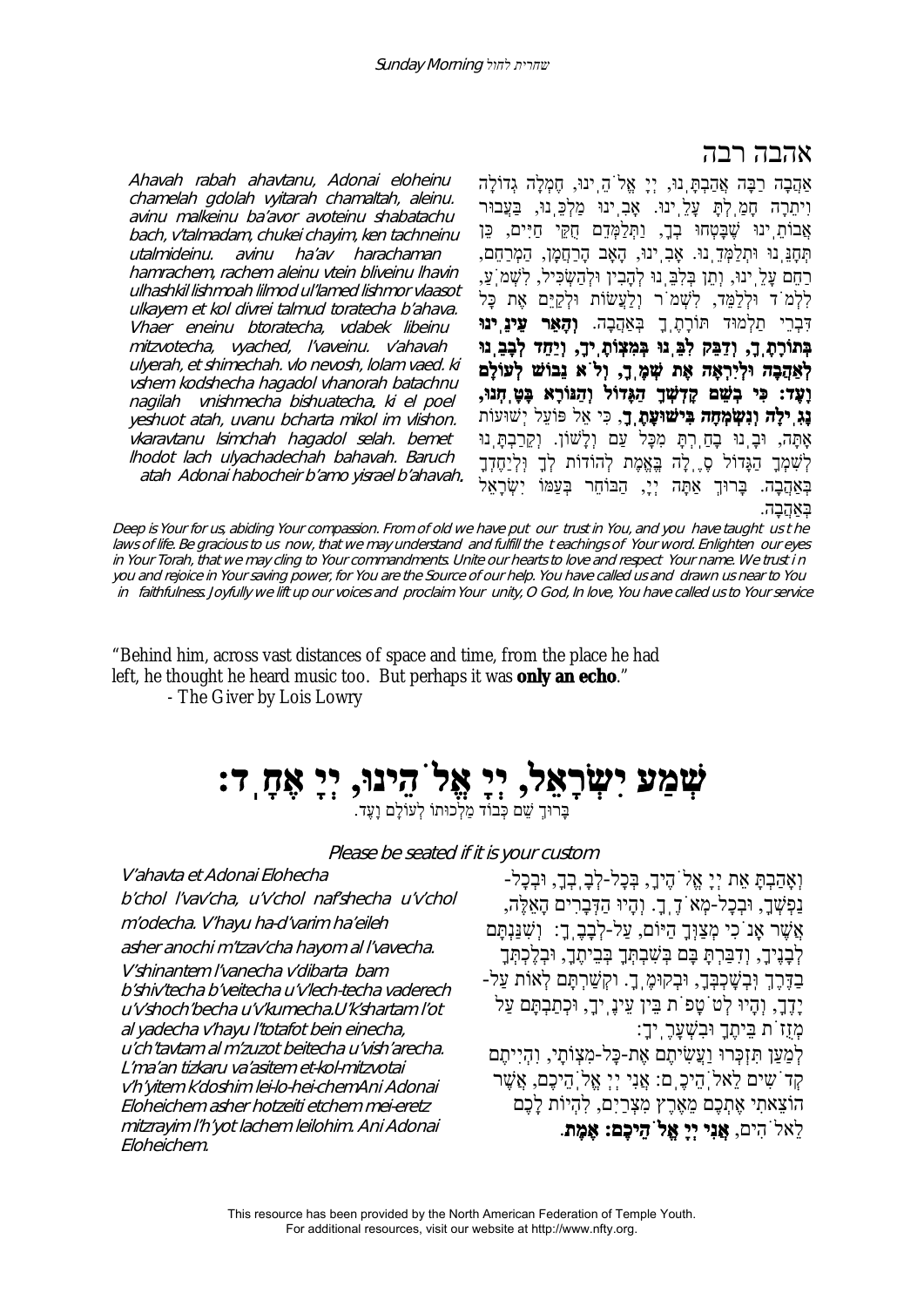You shall love the Eternal God with all your heart, with all your soul, and with all your might. And all these words which I command you on this day shall be upon your hear. And you shall teach them diligently to your children . And you shall speak of them when you sit in your house, when you walk by the way , and when you lie down and rise up. And you shall bind them for a sign upon your hand. And tyhey shall be for frontlets between your eyes. And you shall write them on the doorposts of your house and on your gates. Be mindful of all My commandments and do them. So you will remember and fullfill all of My commandments and be holy unto your God. I am the Eternal God who led you out of Egypt to be your God. I am your Eternal God: in Truth.

"And there they were. All these mothers. I have more mothers than any eight girls off the street. They are moons shining over me." -The Secret Life of Bees by Sue Monk Kidd

גאולה

Mi chamocha baleim, Adonai? Mi kamocha nedar bakodesh, nora thilot, oseh feleh. shirah chadashah shibchu geulim lsimcha al sfat hayam, yachah kulam hodu vhimlichu v'amru: Adonai yimloch l'olam vaed.

Tzur yisrael kumah v'ezrat yisrael, ufdeh knumecha yehuda vyisrael. goaleinu Adonai tzvaot shmo, kadosh yisrael. Baruch Atah Adonai Ga'al Yisrael.

מִי כָמֹֽכָה בָּאֵלִם יְי,ָ מִי כָמֹֽכָה נֶאְדָּר בַּקֹּֽדֶשׁ, נוֹרָא תְהִלֹּת עֹֽשֵׂ ה פֶֽלֶא. שִׁ ירָה חֲדָשָׁ ה שִׁ בְּחוּ גְאוּלִים לְשִׁ מְךָ עַל שְׂ פַת הַיָּם, יַֽחַד כֻּלָּם הוֹדוּ וְהִמְלִֽיכוּ וְאָמְרוּ: יְיָ יִמְלֹךְ לְעוֹלָם וָעֶד:

צוּר יִשְׂ רָאֵל, **קֽוּמָה בְּעֶזְרַת יִשְׂ רָאֵל, וּפְדֵה** כִנְאָמֶֽךָ יְהוּדָה וְיִשְׂרָאֵל. גּוֹאֲלֵֽנוּ יְיָ צְבָאוֹת  $\cdot$ יִטְרָאֵל. בָּרוּךְ אַתָּה יְיָ גָּאַל יִשְׂ רָאֵל:

Who is like You, Eternal One, among the gods that are worshipped? Who is like You, majestic in holiness. awesome in splendor, doing wonders? A new song the redeemed sang to Your name. At the shore of the sea, saved from destruction, they proclaimed Your sovereign power; <sup>"</sup> The Eternal One shall reign for ever and ever!"

Rock of Israel, rise to the aide of Israel and liberate, as You pledged, Judah and Israel. Our redeemer,the Eternal God , blessed is Your name The Holy One of Israel, Blessed are You, redeemer of Israel.

"'Good night, little girls! Thank the lord you are well! And now go to sleep!' said Miss. Clavel. And she turned out the lightand closed the door-And that's all there is-There isn't any more." -Madeline by Ludwig Bemelmans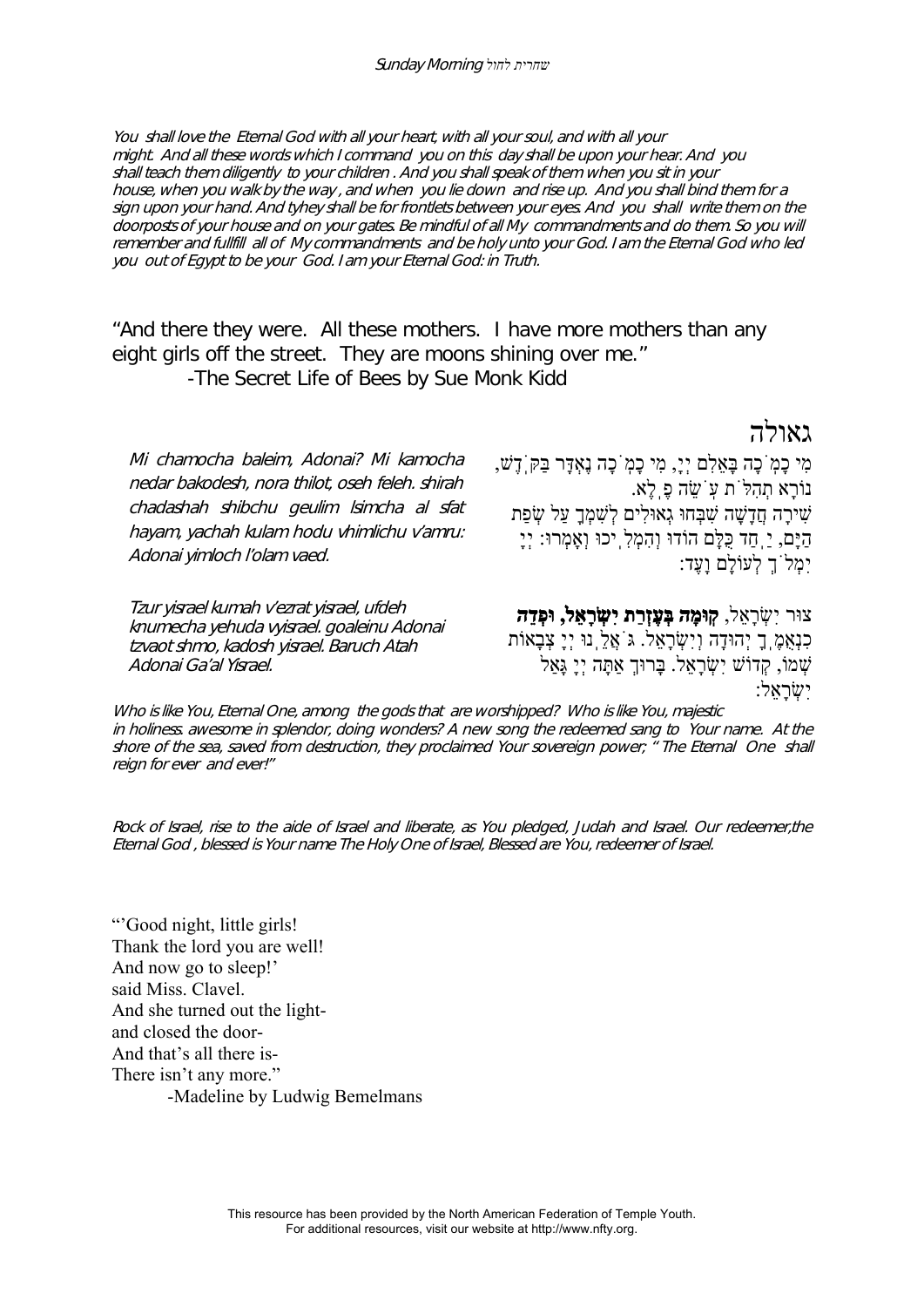Please Rise

# **אֲדנָי שְׂ פָתַי תִּפְתָּח וּפִי יַגִּיד תְּהִלָּתֶ :ךָ**

# אבות ואמהות

בָּרוּךְ אַתָּה יְיָ אֱלהֵֽינוּ וֵאלהֵי אֲבוֹתֵינוּ וְאִמוֹתֵנוּ, אֱלהֵי אַבְרָהָם, אֱלהֵי יִצְחָק, וֵאלהֵי יַעֲקב. אֱלהֵי שָׂ רָה אֱלהֵי רִבְקָה אֱלהֵי לֵאָה וְאֱלהֵי רָחֵל. הָאֵל הַגָּדוֹל הַגִּבּוֹר וְהַנּוֹרָא, אֵל עֶלְיוֹן, גּוֹמֵל חֲסָדִים טוֹבִים, וַקוֹנִה הַכִּל, וְזוֹכֵר חַסְדִי אֲבוֹת וְאִמֲהוֹת , וּמֵבִיא גּוֹאֵל לִבְנֵי בְנֵיהֵֶם לְמַעַן שְׁ מוֹ בְּאַהֲבָה: מֶלֶךְ עוֹזֵר וּמוֹשִׁיעַ וּמָגֵן: בָּרוּךְ אַתָּה יְי,ָ מָגֵן אַבְרָהָם, וְעֶזְרַת שָׂ רָה:

Baruch Atah Adonai, Eloheinuv'eylohei avoteinu v'imotein Elohei Avraham, Elohei Yitzchak, v'Elohei Ya'akov, Elohei Sarah, Elohei Rivka, v'Elohei Lei-ah v'Elohei Rachel. Ha-eyl hagadol, ha-gibor v'ha-nora, Eyl Elyon, Gomeil chasadim tovim, v'konei ha-kol v'zocheir chasdei avot v'imahot u'meivee g'ulah l'vnei v'nei-hem l'ma'an sh'mo b'ahavah. Melech ozeir u'moshee-a u'magein: Baruch Atah Adonai, Magein Avraham v'ezrat Sarah.

Blessed are You, the Eternal One, our God and God of our ancestors: God of Abraham, God of Isaac, and God Of Jacob; God of Sarah, God of Rebecca, God of Leah, and the God of Sarah. The great, powerful, and awesome God, God exalted, who bestows good and kindness and controls everything, Who remembers the kindness of our ancestors, and Who with love brings redemption to their children's children for the sake of the name; Ruler, Helper, Savior, and Protector. Blessed are You, the Eternal One, Shield of Abraham and aid to Sarah.

גבורות

Atah gibor l'olam Adonai, <sup>m</sup>'chayei hakol, Atah, rav l'hoshi-ah. Mechahl-kel chaim b'chesed, <sup>m</sup>'chayei hakol, b'rachamim rabim. Someich noflim v'rofei cholim, <sup>u</sup>'matir asurim, u'm'ka-yeim emunato lishei-nei afar. Mi chamocha ba'al g'vurot umee domeh lach, melech mei-mit <sup>u</sup>'m'chayei u'matzme'ach y'shua? V'ne-eman Atah l'ha-chayot hakol.

אַתָּה גִּבּוֹר לְעוֹלָם אֲדֹנָי, מְחַיֵּה הַכֹּל אַֽתָּה, רַב לְהוֹשִׁ ֽיע:ַ מְכַלְכֵּל חַיִּים בְּחֶֽסֶד, מְחַיֵּה הַכֹּל בְּרַחֲמִים רַבִּים, סוֹמֵךְ נוֹפְלִים, וְרוֹפֵא חוֹלִים, וּמַתִּיר אֲסוּרִים, וּמְקַיֵּם אֱמוּנָתוֹ לִישֵׁ נֵי עָפָר, מִי כָמֽוֹךָ בַּֽעַל גְּבוּרוֹת וּמִי דֽוֹמֶה לָּך,ְ מֶֽלֶךְ מֵמִית וּמְחַיֶּה וּמַצְמִֽיחַ יְשׁוּעָה: וְנֶאֱמָן אַתָּה לְהַחֲיוֹת הַכֹּל. בָּרוּךְ אַתָּה יְי,ָ מְחַיֵּה הַכֹּל:

You are eternally might, O God; You give life to everything, great is your ability to save! With kindness You sustain the living, with great compassion give life to all, helping the fallen and healing the sick; bringing freedom to the restrained and keeping faith with those who sleep in the dust. Who is like You, Master of Might, and who is like You, Ruler who causes death and life and birht of salvation? You faithfull give life to all. Blessed are you, Eternal God, who gives life to all.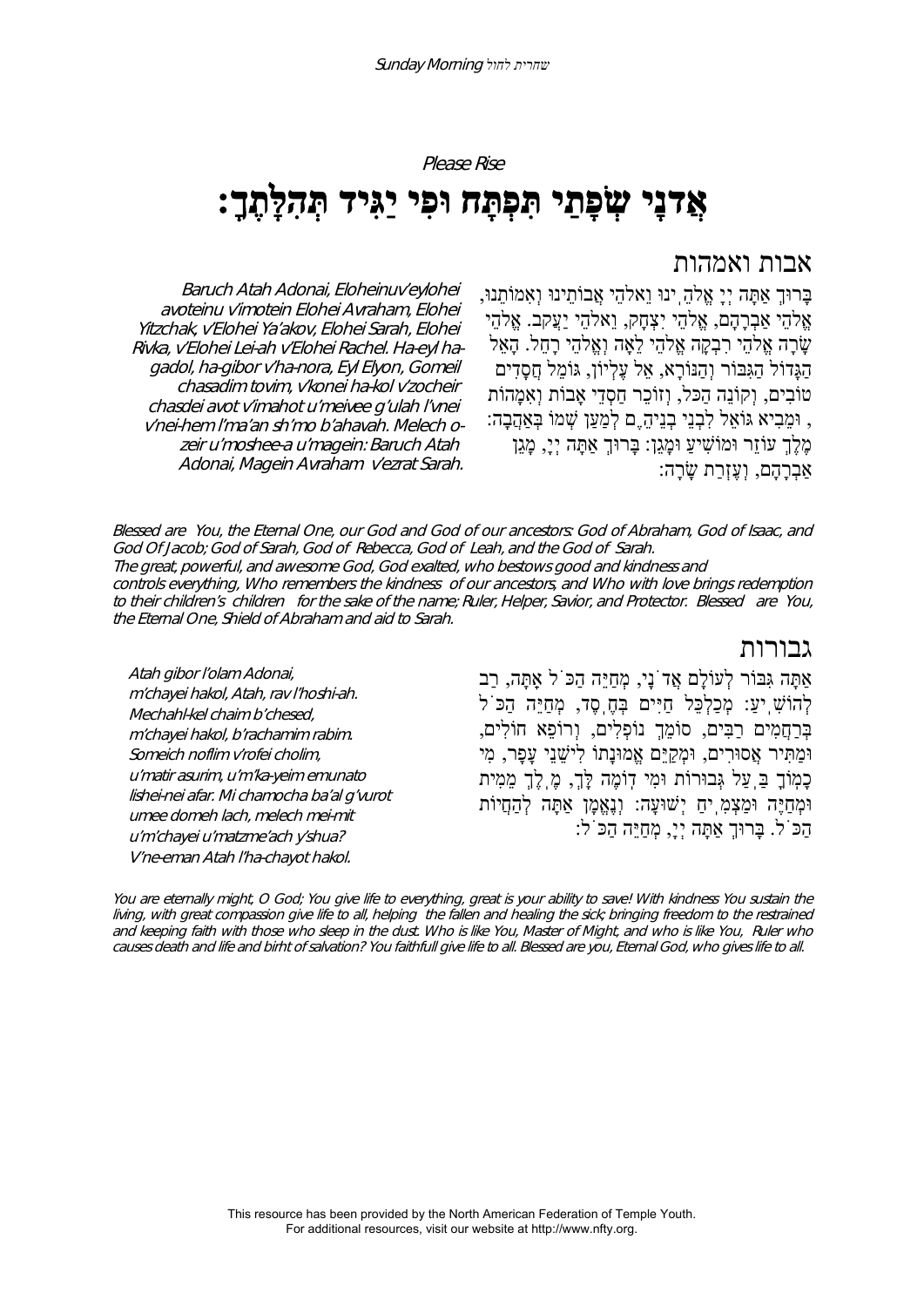#### קדושה

נְקַדֵּשׁ אֶת שִׁמְךָ בָּעוֹלָם, כְּשֵׁם שֶׁמַּקְדִּישִׁים אוֹתוֹ בִּשְׁמֵי מַרוֹם, כַּכָּתוּב עַל יַד נְבִיאֶ ךָָ: וְקָרָא זֶה אֶל זֶה וְאָמַר:

# **קָדוֹשׁ,קָדוֹשׁ, קָדוֹשׁ יְיָ צְבָאוֹת, מְלֹא כָל הָאָֽרֶץ כְּבוֹדוֹ.**

לְעֻמָּתָם בָּרוּךְ יֹאמֵֽרוּ:

#### **בָּרוּךְ כְּבוֹד יְיָ מִמְּקוֹמ .וֹ**

וּבְדִבְרֵי קָדְשְׁ ךָ כָּתוּב לֵאמֹר:

# **יִמְלֹךְ יְיָ לְעוֹלָם, אֱלֹהַֽיִךְ צִיּוֹן לְדֹר וָדֹר, הַלְלוּיָהּ.**

לְדוֹר וָדוֹר נַגִּיד גָּדְלֶֽך,ָ וּלְנֵֽצַח נְצָחִים קְדֻשָּׁ תְךָ נַקְדִּישׁ, וְשָׁבְחֲךָ, אֱלֹהֵֽינוּ, מִפְּ יִנוּ לֹא יָמוּשׁ לְעוֹלָם וָעֶ . ד בָּרוּךְ אַתָּה יְי,ָ הָאֵל הַקָּדוֹשׁ.

We sanctify Your name on earth, even as all things, to the ends of time and space, proclaim Your holiness; and in the words of the prophet ,we say:Holy, Holy, Holy is the Lord of Hosts; the fullness of the earth is filled with Your glory. All being recounts Your praise: Praised be the glory of God in heaven and earth. And this is Your sacred work. The Eternal One shall reign for ever; Your God, O Zion, from Generation to generation, Halleluyah! To all generations we will make known Your greatness, and to all eternity proclaim Your holiness , Your praise , O god, shall never depart from our lips. We praise You, Eternal one, the holy God

### בינה

אַתָּה חוֹנֵן לְאָדָם דַּֽעַת, וּמְלַמֵּד לֶאֱנוֹשׁ בִּינָה. חָנֵּֽנוּ מֵאִתְּךָ דֵּעָה, בִּינַה וְהַשְׂכֵּל. בַּרוּךָ אַתַּה יְיָ, חוֹנֵן הַדָּעַת.

Baruch Atah Adonai chonein hada'at. By Your grace we have the power to gain knowledge and learn wisdom. Favor us with the knowledge, wisdom and insight, for You and their source. We Praise You, God, Giver of knowledge

#### תשובה

הֲשִׁ יבֵֽנוּ אָבִֽינוּ לְתוֹרָתֶֽך,ָ וְקָרְבֵֽנוּ מַלְכֵּֽנוּ לַעֲבוֹדָתֶֽך,ָ וְהַחֲזִירֵֽנוּ בִּתְשׁוּבָה שְׁ לֵמָה לְפָנֶֽיך.ָ בָּרוּךְ אַתָּה יְי,ָ הָרוֹצֶה בִּתְשׁוּבָה.

Nkadesh et shimcha b'olam kshem shmakdishim oto bshmeih marom kakatuv al yad nviyecha vkara zeh al zeh v'amar:

Kadosh Kadosh Kadosh, Adonai tzvaot shmo m'lo chol ha'aretz kvodo.

L'umatam baruch yomeiru:

Baruch kvod Adonai Mimkomo

Uvdivrei kodshecha katuv leimor:

Yimloch Adonai l'olam, elohayich tzion ldor vdor, Haleluyah!

Ldor vdor nagid gadlecha ulnetzach nitzachim kdushatcha nakdish vshiv'cha eloheinu, mipinu lo yamush l'olam vaed. Baruch atah Adonai HaEl hakadosh.

Hashiveinu avinu l'toratecha vkarbeinu

malkeinu l'avodatecha v'hachazireinu b'tshuvah shleimah lfanechah. Baruch Atah Adonai harotzeh btshuvah.

Atah chonen l'adam da'at u'm'lamed l'enosh binah. Chaneinu m'itchah deiah binah v'hashkeil.

Help us, Our Creator, to return to Your teaching; draw us near, our Sovereign, to Your service; and bring us back into Your presence in perfect repentance. We praise You, O God, You delight in repentance.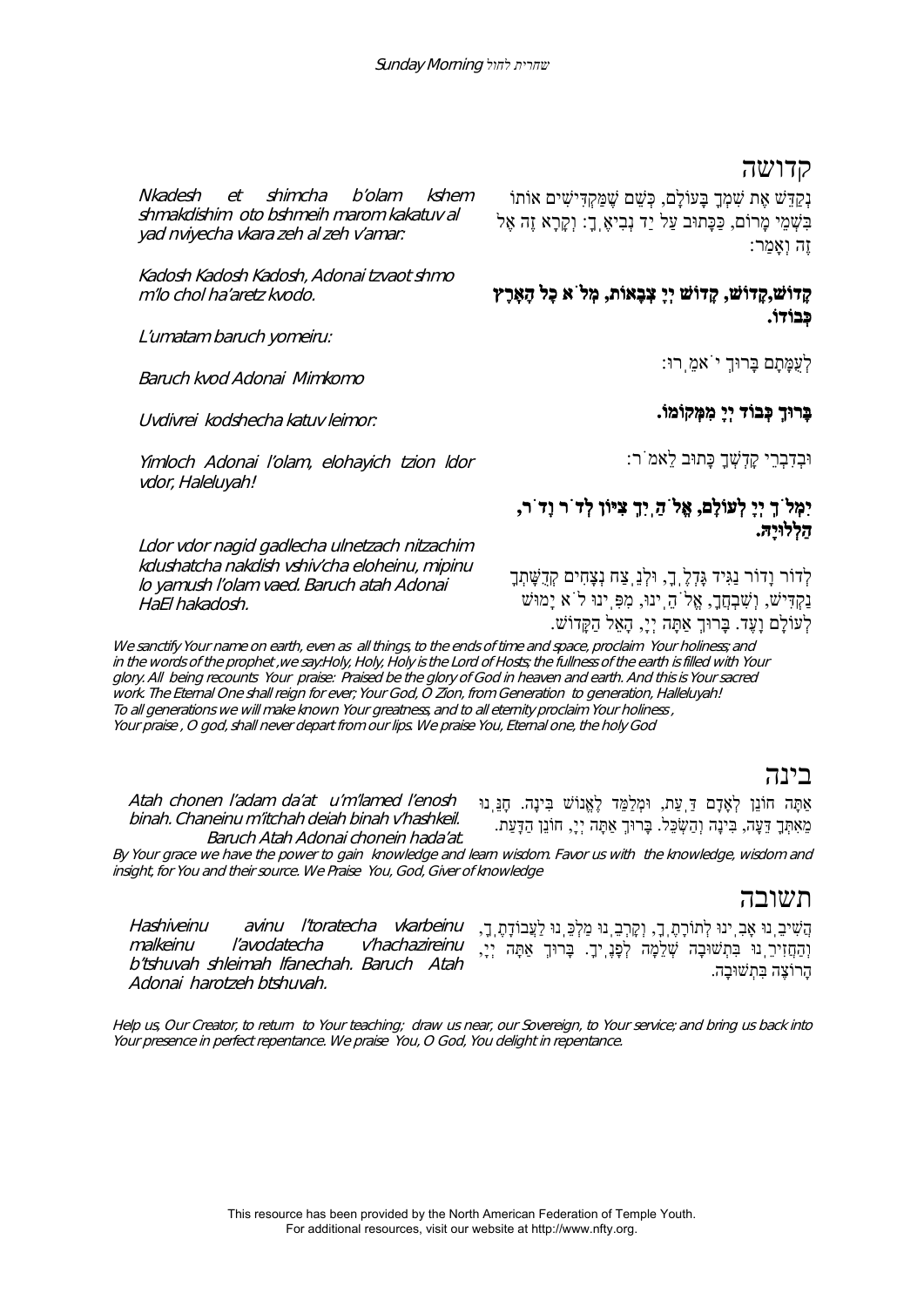# סליחה

Slach lanu avinu , ki chatanu m'chal lanu malkeinu ki pashanu, ki mochel v'soleich atah. Baruch Atah Adonai chanun hamarbeh lisloach.

סְלַח לָֽנוּ, אָבִֽינוּ, כִּי חָטָֽאנוּ, מְחַל לָֽנוּ, מַלְכֵּֽנוּ כִּי פָשָׁ ֽעְנוּ, כִּי מוֹחֵל וְסוֹלֵֽחַ אָֽתָּה. בָּרוּךְ אַתָּה יְי,ָ חַנוּן הַמַּרְבֶּה לִסְלֹֽח.ַ

Forgive us, our Creator, when we sin; pardon us, our sovereign. when we transgress; for You are eager to forgive. We praise You, O God: You are gracious and quick to forgive.

# גאולה

R'eh nah b'anyeinu v'rivah u'goaleinu <sup>m</sup>'heirah l'ma'an shimecha. Ki goel chazak Atah. Baruch Atah Adonai goel yisrael.

יִשְׂ רָאֵל. Look upon our affliction and help us in our need; O mighty Redeemer , redeem us speedily for Your name's sake. We praise You, O God, Redeemer of Israel.

# רפואה

Rfa'einu Adonai v'neirafei, hoshieinu v'nivashei'ah. ki thilateinu Atah. V'ha'aleih rfuah shleimah l'kol mikoteinu. ki eil melech rofeih ne'eman v'rachaman atah. Baruch Atah, Adonai rofeh choleih amo yisrael .

ּרְפָאֵ֣נוּ. יְיָ, וְנֵרָפֵא, הוֹשִׁיעֵ֣נוּ וְנִוַּשֵׁ עָה, כִּי תְהִלָּתֵ֣נוּ אָתָּה, וְהַעֲלֵה רְפוּאָה שְׁלֵמָה לְכָל מַכּוֹתֵ ינוּ. כִּי אֵל מֶ לֶךָ רוֹפֵא נֶאֱמָן וְרַחֲמָן אָתָּה. בָּרוּךְ אַתָּה יְי,ָ רוֹפֵא חוֹלֵי עַמוֹ יִשְׂ רָאֵל.

רְאֵה בְעָנְיֵֽנוּ, וְרִֽיבָה רִיבֵֽנוּ, וּגְאָלֵֽנוּ מְהֵרָה לְמַֽעַן שְׁ מֶֽך,ָ כִּי גּוֹאֵל חָזָק אָֽתָּה. בָּרוּךְ אַתָּה יְי,ָ גּוֹאֵל

Compassionate Source of healing, heal us, and we shall be healed; save us, and we shall be saved; grant us a perfect healing for all our infirmities.We praise You, O God, Healer to the sick.

Bareich aleinu, Adonai eloheinu et hashanah hazot v'et kol minei t'vuatah l'tovah v'tein brachah al pnei ha'adamah v'sabeinu mituvah u'vareich sh'natanu b'shanim hatovot.l Baruch Atah, Adonai m'vareich hashanim.

# ברכת השנים

בָּרֵךְ עָלֵֽינוּ, יְיָ אֱלֹהֵֽינוּ, אֶת הַשָּׁ נָה הַזֹּאת וְאֶת כָּל מִינֵי תְבוּאָתָהּ לְטוֹבָה וְתֵן בְּרָכָה עַל פְּנֵי הָאֲדָמָה, וְשַׂבְּעֵ֣ נוּ מִטוּבָ֥,ָךָ וּבָרֵךְ שְׁנָתַ֣ נוּ כַּשָּׁנִים הַטּוֹבוֹת. בָּרוּךָ אַתָּה יְי,ָ מְבָרֵךְ הַשָּׁנִים.

Bless this year for us, Eternal God: may its produce bring us well-being. Bestow Your blessing on the earth that all Your children may share its abundance in peace. We praise You, O God, Redeemer of the oppressed.

# חרות

T'kah b'shofar gadol l'cheiruteinu, v'sa nas lkabeitz gluyoteinu v'kabtzeinu yachad mei'arbah kanfot ha'aretz. Baruch Atah Adonai, mkabeitz nidcheih amo yisrael. תְּקַע בְּשׁוֹפָר גָּדוֹל לְחֵרוּתֵֽנוּ, וְשָׂ א נֵס לְקַבֵּץ גָּלֻיּוֹתֵֽינוּ, וְקַבְּצֵֽנוּ יַֽחַד מֵאַרְבַּע כַּנְפוֹת הָאָֽרֶץ. בָּרוּךְ אַתָּה יְי,ָ מִקְבֵּץ נִדְחִי עַמוֹ יִשָׂראָל.

Sound the great Shofar to proclaim the freedom, raise high the banner of liberation for the oppressed, and let the song of liberty be heard until the ends of the earth. We praise You, O God, Redeemer of the oppressed.

# משפט

Hashivah shofteinu kvarishonah, vyo'atzeinu kvatchilah vhaseir mimeinu yagon v'anachnu umloch aleinu Atah Adonai l'vadechah b'chesed uvrachamim vtzadkeinu bmishpat.

הָשִׁ ֽיבָה שׁוֹפְטֵֽינוּ כְּבָרִאשׁוֹנָה וְיוֹעֲצֵֽינוּ כְּבַתְּחִלָּה, וְהָסֵר מִמֶּנוּ יָגוֹן וַאֲנָחָה, וּמְלוֹךְ עָלֵֽינוּ אַתָּה, יְי,ָ לְבַדְּךָ בְּחֶסֶד וּבְרַחֲמִים, וְצַדְּקֵֽנוּ בַּמִּשְׁ פָּט. בָּרוּךְ אַתָּה יְי,ָ מֶֽלֶךְ אוֹהֵב צְדָקָה וּמִשְׁ פָּט.

Bestow Your spirit upon the rulers of all lands; guide them, that they may govern justly. Then shall love and compassion be enthroned among us. We praise You, Eternal One, the Sovereign God who loves righteousness and justice

> This resource has been provided by the North American Federation of Temple Youth. For additional resources, visit our website at http://www.nfty.org.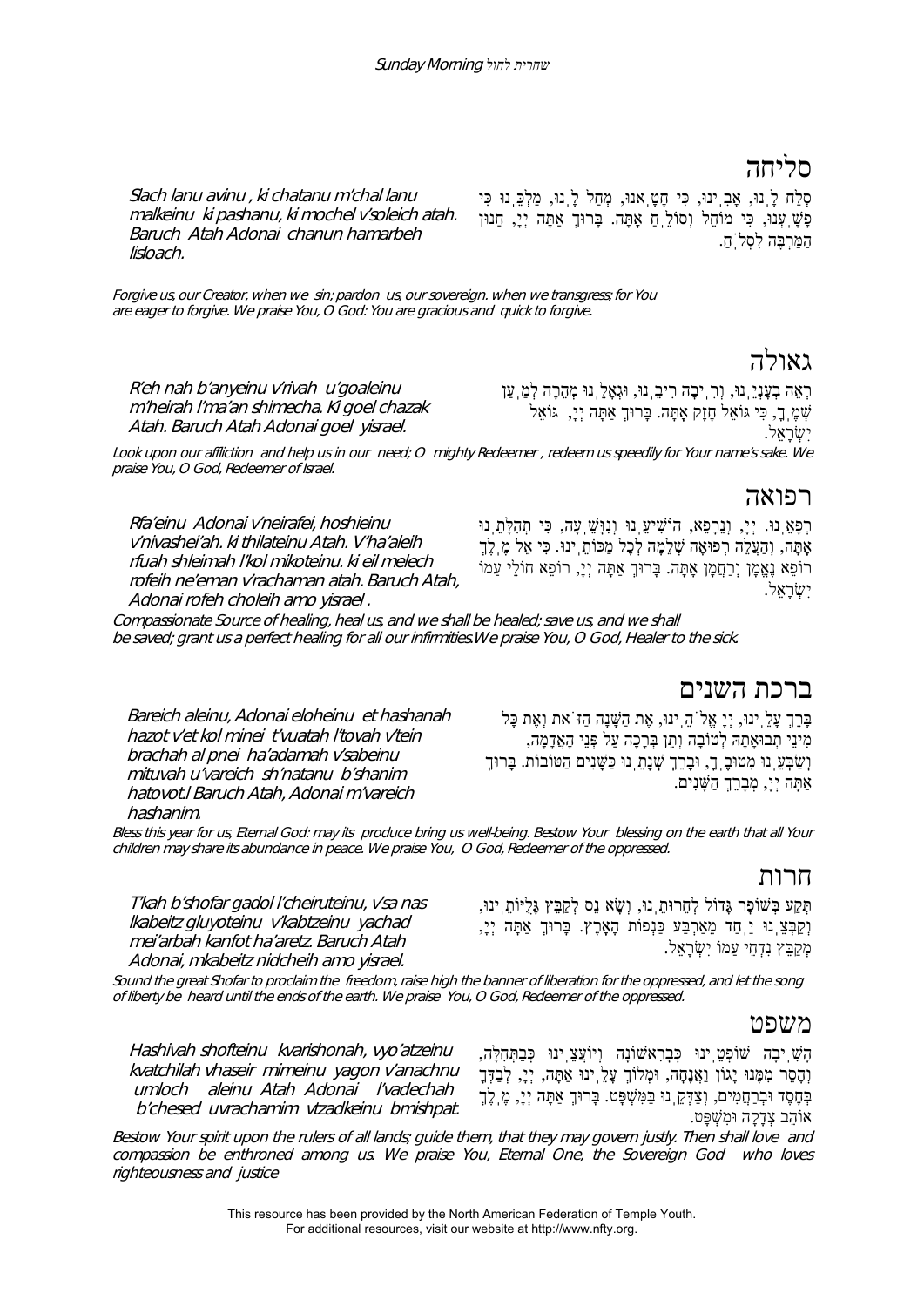# על הצדיקים

עַל הַצַּדִּיקִים וְעַל הַחֲסִידִים וְעַל זִקְנֵי עַמְּךָ בֵּית יִשְׂ רָאֵל, וְעַל פְּלֵיטַת סוֹפְרֵיהֶם, וְעַל גֵּרֵי הַצֶּֽדֶק וְעָלֵֽינוּ, יֶהֱמוּ נָא רַחֲמֶֽיך,ָ יְיָ אֱלֹהֵֽינוּ, וְתֵן שָׂ כָר טוֹב לְכָל הַבּוֹטְחִים בְּשִׁ מְךָ בֶּאֱמֶת, וְשִׂ ים חֶלְקֵֽנוּ עִמָּהֶם לְעוֹלָם, וְלֹא נֵבוֹשׁ כִּי בְךָ בָּטָֽחְנוּ. בָּרוּךְ אַתָּה יְי,ָ מִשְׁ עָן וּמִבְטָח לַצַּדִּיקִים.

Al hatzadikim v'al hachasidim v'al z'kneih amechah beit yisrael pleitat sofreihem , v'al geireih hatzedek v'aleinu yachemu nah rachamechah Adonai eloheinu vtein shachar tov l'kol habotchim b'shimcha b'emet chalkeinu imahem l'olam, vlo n'vosh ki bach batachnu. Baruch Atah Adonai, mishaan umivatach ltzadikim.

For the righteous and faithful of all humankind, for all who join themselves to our people, for all who put their trust in You, and for all honest men and women, we ask Your favor, Eternal God. Grant that we may always be numbered among them. We praise You, Eternal God, Staff and support of the righteous.

# בונה ירושלים

<sup>v</sup>'l'Yirushalayim irechah brachamim tashuv v'tishkon btochah k'asher dibarta uvneh otah b'karov byameinu binyan olam. Baruch Atah Adonai Boneh Yirushalayim

וְלִירוּשָׁ לַֽיִם עִירְךָ בְּרַחֲמִים תָּשׁוּב, וְתִשְׁ כּוֹן בְּתוֹכָהּ כַּאֲשֶׁ ר דִּבַּֽרְתּ,ָ וּבְנֵה אוֹתָהּ בְּקָרוֹב בְּיָמֵֽינוּ בִּנְיַן עוֹלָם. בָּרוּךְ אַתָּה יְי,ָ בּוֹנֵה יְרוּשָׁ ַלָֽיִם.

And to Jerusalem, Your city, may You return in compassion, and my You rest within it, as You have spoken. May You rebuild it soon in our days as an eternal structure, We praise You, Eternal God, the Builder of Jerusalem.

#### ישועה

Et Tzemach tatzmeyach v'karno tarum biyishuatechah ki lshuatechah. kivinu kol hayom . Baruch Atah Adonai matzmiyach keren yeshuah. אֶת תַצְמִֽיח,ַ וְקַרְנוֹ תָּרוּם בִּישׁוּעָתֶֽך,ָ כִּי לִישׁוּעָתְךָ קִּוִּֽינוּ כָּל הַיּוֹם. בָּרוּךְ אַתָּה יְי,ָ מַצְמִֽיחַ קֵֵֶֽרֶן יְשׁוּעָה.

Let the plant of righteousness blossom and flourish , and let the light of deliverance shine forth according to Your word, for we await Your deliverance all the day. We praise You, O God,who will cause the light of deliverance for all the world.

שמע קולנו

Shema koleinu, Adonai Eloheinu chus vrachem aleinu vkabel brachamim u'v 'ratzon et tfilateinu, ki el shomeiah tfilot vtachnunim atah Baruch Atah Adonai shomeah tfilah. שְׁ מַע קוֹלֵֽנוּ, יְיָ אֱלֹהֵינוּ, חוּס וְרַחֵם עָלֵֽינוּ, וְקַבֵּל בְּרַחֲמִים וּבְרָצוֹן אֶת תְּפִלָּתֵֽנוּ, כִּי אֵל שׁוֹמֵע תְּפִלּוֹת וְתַחֲנוּנִים אָֽתָּה, . בָּרוּךְ אַתָּה יְי,ָ שׁוֹמֵֽעַ תְּפִלָּה.

Hear our voice, Eternal God; have compassion upon us, and accept our prayer with favor and mercy, for You are a God who hears prayerand supplication. We praise You, O God: You hearken to prayer.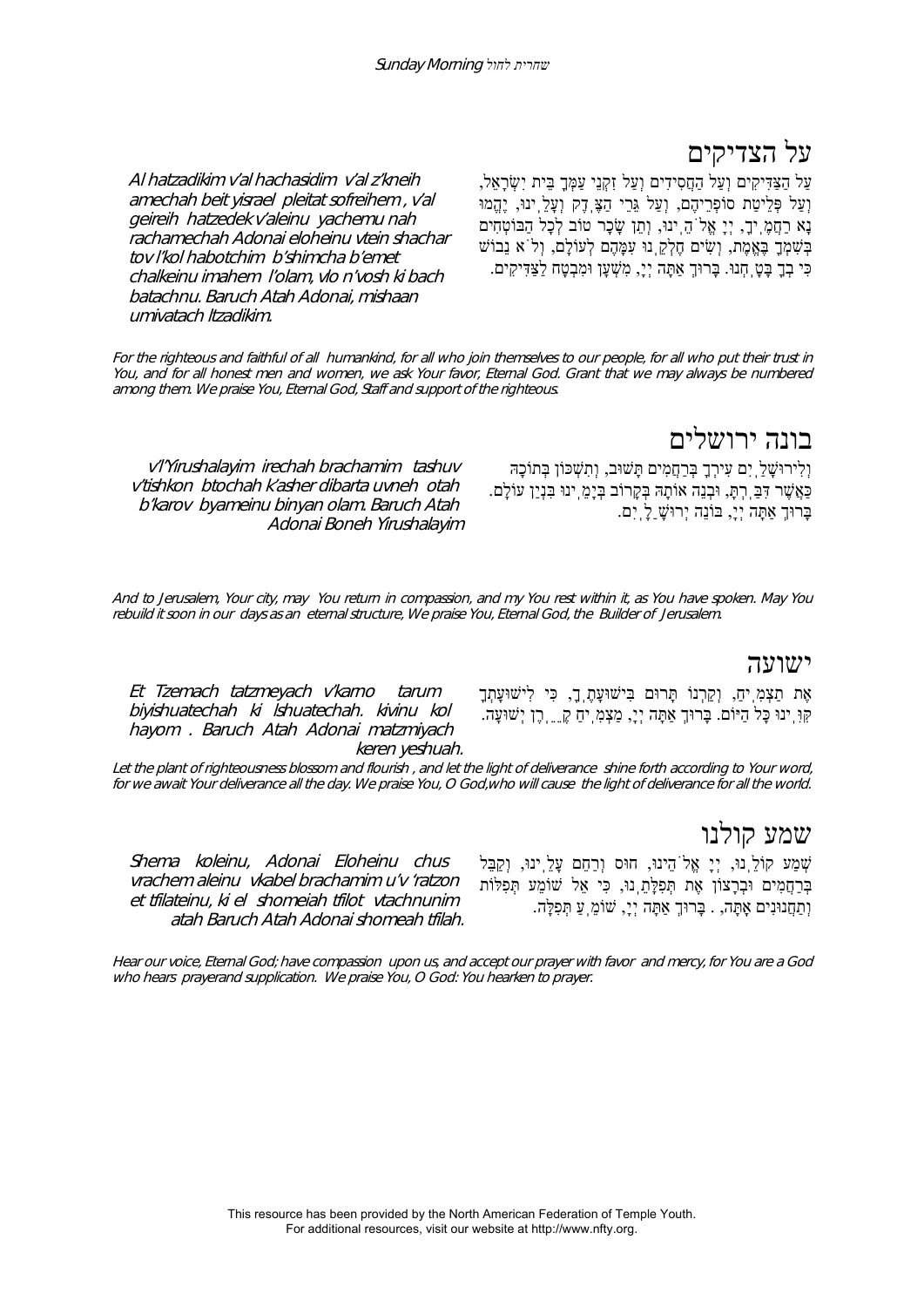## עבודה

ּרְצֵה, יְיָ אֱלֹהֵ יִנוּ, בְּעַמְּךָ יִשְׂרָאֵל וּבִתְפִלָּתָם, בְּאַהֲבָה תִקַבֵּל בְּרָצוֹן, וּתִהִי לְרָצוֹן תַּמִיד עֲבוֹדַת יִשְׂרָאֵל עַמֵּךָ. וְתֶחֱזֶֽינָה עֵינֵֽינוּ בְּשׁוּבְךָ לְצִיּוֹן בְּרַחֲמִים. בָּרוּךְ אַתָּה יְי,ָ הַמַּחֲזִיר שָׁכִינַתוֹ לְצִיּוֹן.

Rtzeh Adonai Eloheinu b'amechah yisrael utfilatam, b'ahavah tikavel b'ratzon ut'hi l'ratzon tamid avodat yisrael amechah. Vtechezeinu eineinu b'shuvchah ltzion b'rachamim. Baruch Atah Adonai, hamachazir shechinato l'tzion.

Modim anachnu lach sh'atah hu, Adonai Eloheinu v'elohei avoteinu v'imoteinu , l'olam vaed. Tzur Chayeinu magen yisheinu atah hu ldor v'dor. Nodeh lcha u'nsaper thilatecha al chayeinu ham'sorim b'yadecha v'al nishmoteinu hap'kudot lach, v'al nisechah sh'b'chol yom imanu v'al niflotecha v'tovotecha sh'b'chol et erev v'boker <sup>v</sup>'tzohorayim hatov ki lo chalu rachamecha v'hamracheim ki lo tamu chasdechah mei'olam kivinu lach v'al kulam yitbarach v'yitromam shimchah malkeinu tamid l'olam vaed. v'kol hachayim yoduchah selah vihalelu et shimechah b'emet ha'el yeshuateinu <sup>v</sup>'ezrateinu selah. Baruch Atah Adonai, hatov

Before Favorable , Adonai our God, towards Your people Israel and recieve their prayers in love. May the prayers of Israel always be acceptable to you. And may our eyes behold your homecoming, with merciful intent to Zion. Praised be you, Eternal One, who brings your presence to home to Zion.

# הודאה

מוֹדִים אֲנַֽחְנוּ לָך,ְ שָׁאַתָּה הוּא, יְיָ אֱלֹהֵֽינוּ וֵאלֹהֵי אֲבוֹתֵֽינוּ וְאִמוֹתֵנוּ, לְעוֹלָם וָעֶד, צוּר חַיֵּֽינוּ, מָגֵן יִשְׁ עֵֽנוּ, אַתָּה הוּא לְדוֹר וָדוֹר נוֹדֶה לְּךָ וּנְסַפֵֵּר תְּהִלָּתֶֽך.ָ עַל חַיֵּֽינוּ הַמְּסוּרִים בְּיָדֶֽך,ָ וְעַל נִשְׁ מוֹתֵֽינוּ הַפְּקוּדוֹת לָך,ְ וְעַל נִסֶּֽיךָ שֶׁ בְּכָל יוֹם עִמָּֽנוּ, וְעַל נִפְלְאוֹתֶֽיךָ וְטוֹבוֹתֶ יִךְ שֶׁבְּכָל עַת, עֲ רֶב וַב<sup>ְי</sup>קֶר וְצָהֲרָ יִם, הַטּוֹב כִּי לֹא כָלוּ רַחֲמֶֽיך,ָ וְהַמְרַחֵם כִּי לֹא תַֽמּוּ חֲסָדֶֽיךָ מֵעוֹלָם קִוִּֽינוּ לָך.ְ וְעַל כֻּלָּם יִתְבָּרַךְ וְיִתְרוֹמַם שִׁ מְך,ָ מַלְכֵּֽנוּ, תָּמִיד לְעוֹלָם וָעֶד. וְכֹל הַחַיִּים יוֹדֽוּךָ סֶּֽלָה, וִיהַלְלוּ אֶת שִׁ מְךָ בֶּאֱמֶת, הָאֵל יְשׁוּעָתֵֽנוּ וְעֶזְרָתֵֽנוּ סֶֽלָה. בָּרוּךְ אַתָּה יְי,ָ הַטּוֹב שִׁ מְךָ וּלְךָ נָאֶה לְהוֹדוֹת

shimchah u'lcha na'eh lhodot. We gratefully acknowledge that You are the Eternal our God and God of our people, the God of all generations. You are the Rock of our life, the Power that shields us in every generation. We thank You and sing Your praises: for our lives which are in Your hand; for our souls which are in Your keeping; for the signs of Your presence we encounter every day; and for Your wondrous gifts at all times, morning, noon and night. You are Goodness: Your mercies never end; You are Compassion: Your love will never fail. You have always been our hope. For all these things, O Sovereign God, let Your name be forever exalted and blessed. O God our Redeemer and Helper, let all who live affirm You and praise Your name

Sim shalom u'v'racha, chen v'chesed <sup>v</sup>'rachamim, aleinu v'al kol yisrael amechah. Barchenu avinu kulanu k'echad b'or panechah, ki b'or panechah n'tata lanu, Adonai Eloheinu , torat chayim v'ahavat chesed, utzedakah u'v'rachah v'rachamim <sup>v</sup>'chayim v'shalom, v'tov b'einechah l'vareich et am'chah yisrael b'chol eit u'vchol sha'ah bishlomechah. Baruch Atah Adonai, ham'vareich et amo yisrael b'shalom.

in truth. Eternal, whose nature is goodness, we give You thanks and praise.

# ברכת שלום

שִׂ ים שָׁ לוֹם טוֹבָה וּבְרָכָה, חֵן וָחֶֽסֶד וְרַחֲמִים, עָלֵֽינוּ וְעַל כָּל יִשְׂ רָאֵל עַמֶּֽך.ָ בָּרְכֵֽנוּ, אָבִֽינוּ, כֻּלָּֽנוּ כְּאֶחָד בְּאוֹר פָּנֶֽיך,ָ כִּי באוֹר פָּנֶֽיךָ נָתַֽתָּ לָּֽנוּ, יְיָ אֱלֹהֵֽינוּ, תּוֹרַת חַיִּים וְאַֽהֲבַת חֶֽסֶד, וּצְדָקָה וּבְרָכָה וְרַחֲמִים וְחַיִּים וְשָׁ לוֹם, וְטוֹב בְּעֵינֶֽיךָ לְבָרֵךְ אֶת עַמְּךָ יִשְׂ רָאֵל בְּכָל עֵת וּבְכָל שָׁעָה בִּשְׁלוֹמֶֽ ךָ. בָּרוּךְ אַתָּה יְיָ, הַמְבָרֵךְ אֶת עַמּוֹ יִשְׂ רָאֵל בַּשָּׁ לוֹם.

Set peace upon the world, with happiness, and blessing, grace, love, and mercy for us and for all the people of Israel. Bless us, Eternal God, with Your light. For with that light did You teach us Torah and life, love and tenderness, justice, mercy, and peace. May it please You to bless Your people Israel in every season and at all times with Your gift of peace.

> This resource has been provided by the North American Federation of Temple Youth. For additional resources, visit our website at http://www.nfty.org.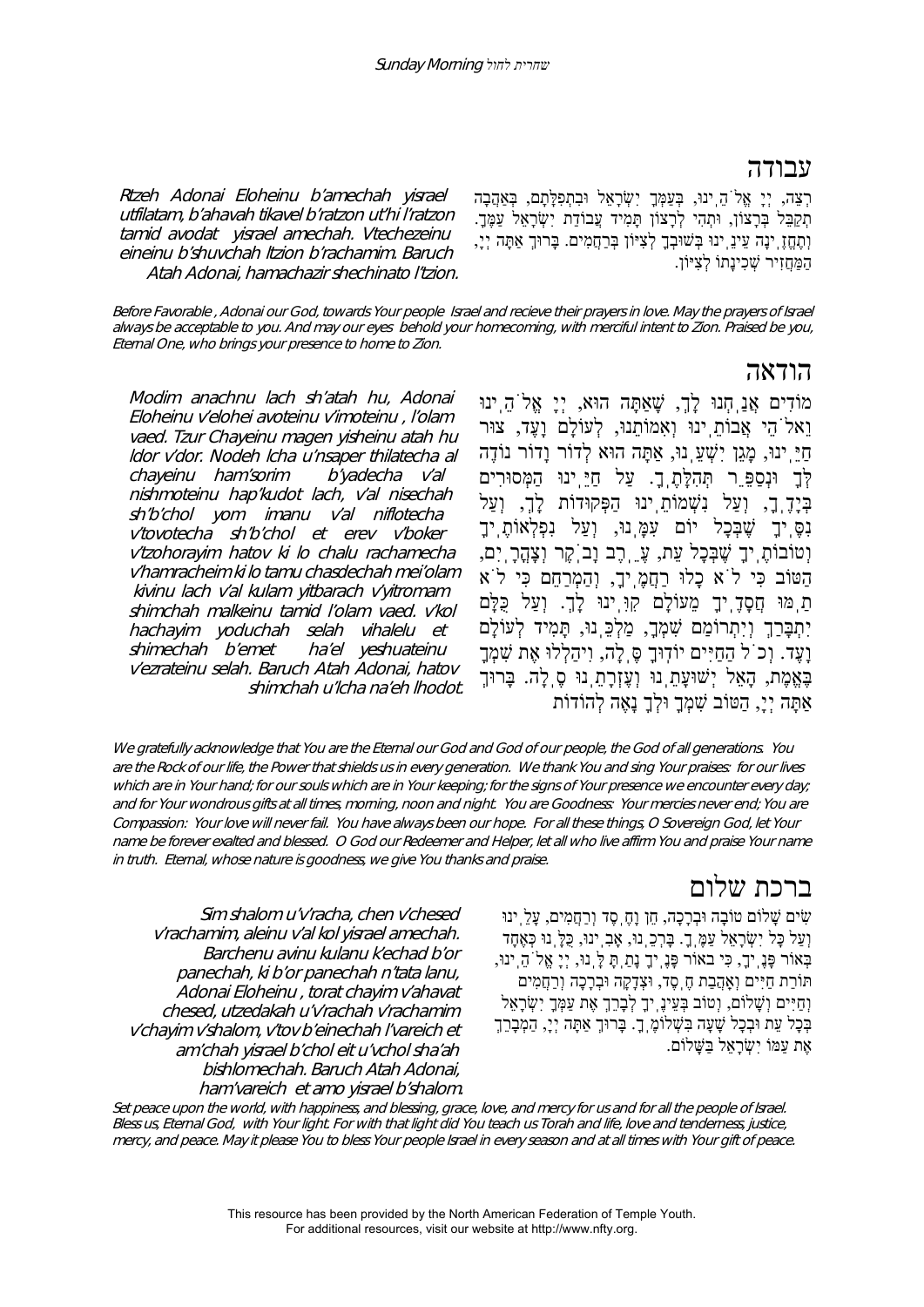# אלהי נצור

אֱלֹהַי, נְצוֹר לְשׁוֹנִי מֵרָע. וּשְׂ פָתַי מִדַּבֵּר מִרְמָה: וְלִמְקַלְלַי נַפְשִׁ י תִדֹּם, וְנַפְשִׁ י כֶּעָפָר לַכֹּל תִּהְיֶה. פְּתַח לִבִּי בְּתוֹרָתֶֽך,ָ וּבְמִצְוֹתֶֽיךָ תִּרְדּוֹף נַפְשִׁ י. וְכָל הַחוֹשְׁ בִים עָלַי רָעָה, מְהֵרָה הָפֵר עֲצָתָם וְקַלְקֵל מַחֲשַׁבְתֵּם. עֲשֵׂה לְמַעַן שָׁמֶ ךָ, עֲשֶׂה לְמַעַן יִמְיּנֵ ךָ, עֲשֶׂה לְמַעַן קְדָשֶׁתָ ךָ. עֲשֶׂה לְמַעַן תּוֹרָתֶֽך.ָ לַמַֽעַן יֵחָלְצוּן יְדִידֶֽיך,ָ הוֹשִׁ ֽיעָה יְמִינְךָ וַעֲנֵֽנִי. יִהְיוּ לְרָצוֹן אִמְרֵי פִי וְהֶגְיוֹן לִבִּי לְפָנֶֽיך,ָ יְיָ צוּרִי וְגוֹאֲלִי. עֹשֶׂ ה שָׁ לוֹם בִּמְרוֹמָיו, הוּא יַעֲשֶׂה שָׁ לוֹם עָלֵינוּ, וְעַל

Elohai ntzor l'shonei meirah usfartai m'daber mirmah v'limkalalai nafshi k'efar l'kol t'hiyeh. Ptach libi b'toratechah u'mitzvotechah tirdof nafshi . V'kol hachoshvim alei ra'ah m'heirah hafar atzatam v'kalkeil mchashvatam. aseih l'ma'an shimechah, aseih l'ma'an yminechah, aseih l'ma'an kdushatechah. Aseih l'ma'an toratechah. L'ma'an yeichaltzun y'didechah hoshei'ah yminchah v'eineini . Yihyu l'ratzon imrei fi v'hegyon libi lfanechah, Adonai tzuri <sup>v</sup>'goali. Oseh shalom bimromav, hu ya'aseh shalom aleinu v'al kol yisrael v'imru Amein.

#### כַּל יִשְׂרָאֵל וְאָמְרוּ: אָמֶן.

My God, keep my tongue from evil, my lips from false words. Aid me in ignoring those who slander me. Let me be humble before all. Open my heart to Your torah , so that i may fullfill your Mitzvot. Thwart those who plot evil against me. Make nothing of their plans. Do so because of Your compassion, Your holiness, and Your Torah. Answer my prayer for the deliverance of your people. May the words of my mouth and the prayers of my heart be acceptable to You, my rock and my redeemer. Maker of peace, make peace on all of us and on all of Israel and we say: Amen.

# עלינו

עַלְ ינוּ לְשַׁבָּ חַ לַאֲדוֹן הַכּ<sup>ְ</sup>ל, לָתֵת גְּדָלָּה לְיוֹצֵר Lateit בְּרֵאשִׁ ית, שֶׁ לֹּא עָשָׂ ֽנוּ כְּגוֹיֵי הָאֲרָצוֹת, וְלֹא שָׂמַ נוּ כְּמִשְׁפְּחוֹת הָאֲדָמָה, שֱלֹא שֵׂם חֶלְקָ נוּ כָּהֶם, וְגֹרָלֵֽנוּ כְּכָל הֲמוֹנָם וַאֲנַֽחְנוּ כּוֹרְעִים וּמִשְׁ תַּחֲוִים וּמוֹדִים, לִפְנֵי מֶֽלֶך,ְ מַלְכֵי הַמְּלָכִים, הַקָּדוֹשׁ בָּרוּךְ הוּא. שֶׁ הוּא נוֹטֶה שָׁ מַֽיִם וְיֹסֵד אָֽרֶץ, וּמוֹשַׁ ב יְקָרוֹ בַּשָּׁ מַֽיִם מִמַּֽעַל, וּשְׁ כִינַת עֻזּוֹ בְּגָבְהֵי מְרוֹמִים, הוּא אֱלֹהֵֽינוּ אֵין עוֹד. אֱמֶת מַלְכֵּֽנוּ אֶֽפֶס זוּלָתוֹ, כַּכָּתוּב בְּתוֹרָתוֹ: וְיָדַעְתָּ הַיּוֹם וַהֲשֵׁ בֹתָ אֶל לְבָבֶֽך,ָ כִּי יְיָ הוּא הָאֱלֹהִים בַּשָּׁ מַֽים מִמַּֽעַל, וְעַל הָאָֽרֶץ מִתָּֽחַת, אֵין עוֹד: כַּכָּתוּב בְּתוֹרָתֶֽך,ָ יְיָ יִמְלֹךְ לְעוֹלָם וָעֶד: וְנֶאֱמַר, וְהָיָה יְיָ לְמֶֽלֶךְ עַל כָּל הָאָֽרֶץ, בַּיּוֹם הַהוּא יִהְיֶה יְיָ

אֶחַד, וּשָמוֹ אֶחַד.

It is our responsibility to praise the Master of all, to offer praise to the One who created all, Who has not made us as the other nations on earth, Who has not made us as the other families on earth, Who has not made our portion like theirs

Who has given us a unique destiny. We therefore bow in awe and thanksgiving before the One who is sovereign over all, the Holy and Blessed one. You spread out the heavens and estabished the earth. The seat of Your power is in the heavens above Your powerful presence in the highest heights. You are our God; there is none else. In truth You are our sovereign; there is none other. as it is written in

Your Torah: And you shall know this day and take it to heart that You are our God in the heavens above and on the earth below; there is none else. You spread out the heavens and estabished the earth. The seat of Your power is in the heavens above Your powerful presence in the highest heights. You are our God; there is none else. In truth You are our sovereign; there is none other. as it is written in

Your Torah: And you shall know this day and take it to heart that You are our God in the heavens above and on the earth below; there is none else. is our responsibility to praise the Master of all, to offer praise to the One who created all, Who has not made us as the other nations on earth, Who has not made us as the other families on earth, Who has not made our portion like theirs, Who has given

> This resource has been provided by the North American Federation of Temple Youth. For additional resources, visit our website at http://www.nfty.org.

Aleinu l'shabei-ach la'adon hakol, g'dulah l'yotzeir b'reishit, sh'lo asanu k'goyei ha'aratzot v'lo samanu k'mish'p'chot

ha'adamah. Sh'lo sam chelkeinu kahem,

<sup>v</sup>'goraleinu k'chol hamonam.

Va'anachnu kor'im u'mishtachavim u'modim, lifnei Melech, Mal'chei ham'lachim HaKadosh Baruch Hu.

She-hu noteh shamayim v'yoseid aretz <sup>u</sup>'moshav y'karo ba-shamayim mi'm'al,

<sup>u</sup>'sh'chinat uzo b'gav'hei m'romim

Hu Eloheinu, Ein od., emet mal'keinu efes zulato, kakatuv b'Torahto v'yadata hayom

v'hasheivota el l'vav'cha Ki Adonai Hu ha-Elohim ba-shamayim mi'm'al v'al ha-aretz mitachat, ein od.